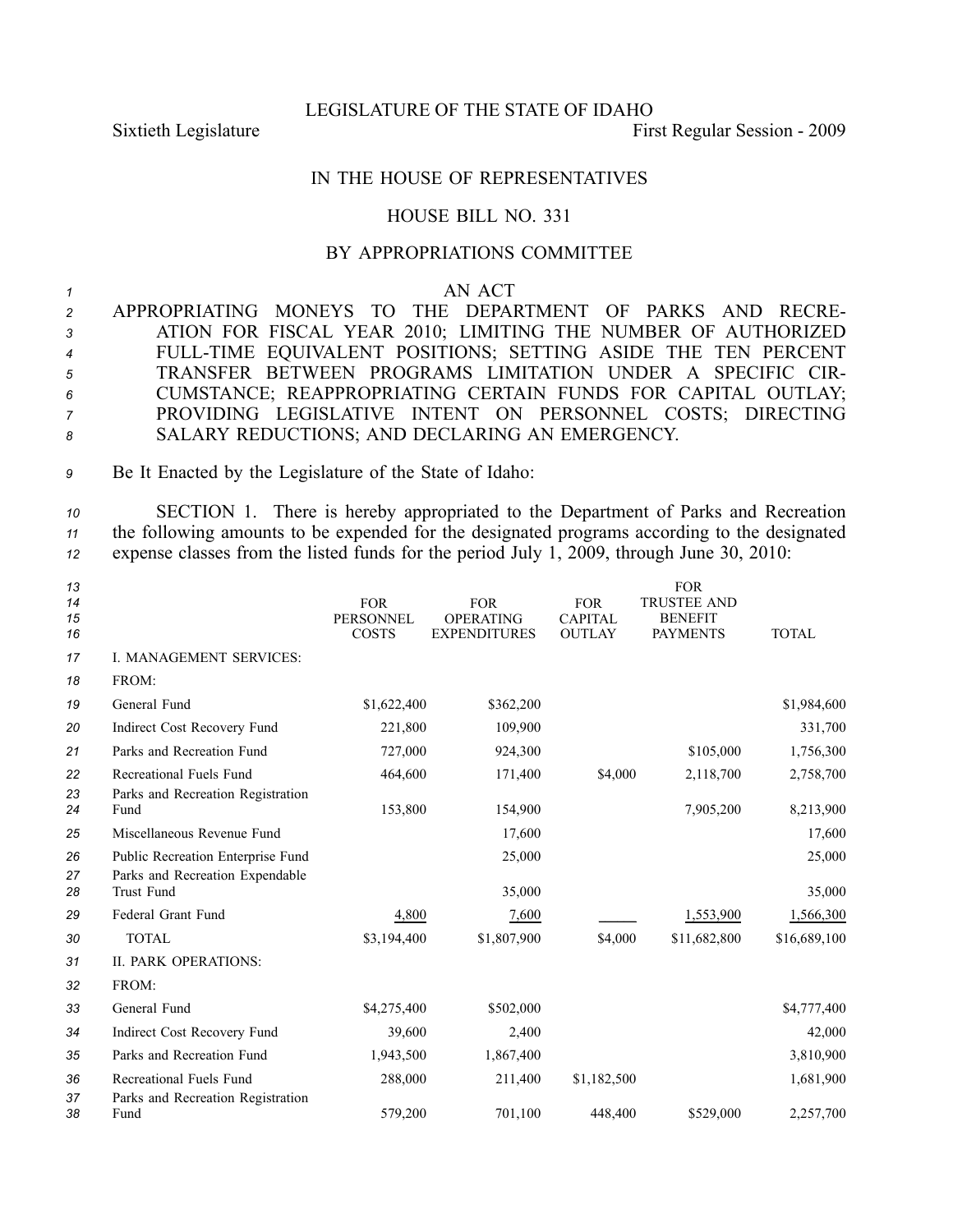| 1<br>2<br>3    |                                               | <b>FOR</b><br><b>PERSONNEL</b> | <b>FOR</b><br><b>OPERATING</b> | <b>FOR</b><br><b>CAPITAL</b> | <b>FOR</b><br><b>TRUSTEE AND</b><br><b>BENEFIT</b> |              |
|----------------|-----------------------------------------------|--------------------------------|--------------------------------|------------------------------|----------------------------------------------------|--------------|
| $\overline{4}$ |                                               | <b>COSTS</b>                   | <b>EXPENDITURES</b>            | <b>OUTLAY</b>                | <b>PAYMENTS</b>                                    | <b>TOTAL</b> |
| 5              | Miscellaneous Revenue Fund                    | 7,000                          | 102,500                        |                              |                                                    | 109,500      |
| 6              | Public Recreation Enterprise Fund             | 282,000                        | 942,500                        | 68,900                       |                                                    | 1,293,400    |
| 7<br>8         | Parks and Recreation Expendable<br>Trust Fund | 466,400                        | 420,100                        |                              |                                                    | 886,500      |
| 9              | Federal Grant Fund                            | 972,700                        | 568,700                        | 16,400                       | 875,000                                            | 2,432,800    |
| 10             | <b>TOTAL</b>                                  | \$8,853,800                    | \$5,318,100                    | \$1,716,200                  | \$1,404,000                                        | \$17,292,100 |
| 11             | III. CAPITAL DEVELOPMENT:                     |                                |                                |                              |                                                    |              |
| 12             | FROM:                                         |                                |                                |                              |                                                    |              |
| 13             | Recreational Fuels Fund                       |                                |                                | \$845,000                    |                                                    | \$845,000    |
| 14             | Miscellaneous Revenue Fund                    |                                |                                | 540,000                      |                                                    | 540,000      |
| 15<br>16       | Parks and Recreation Expendable<br>Trust Fund |                                |                                | 1,000,000                    |                                                    | 1,000,000    |
| 17             | Federal Grant Fund                            |                                |                                | 80,000                       |                                                    | 80,000       |
|                |                                               |                                |                                |                              |                                                    |              |
| 18             | <b>TOTAL</b>                                  |                                |                                | \$2,465,000                  |                                                    | \$2,465,000  |
| 19             | <b>GRAND TOTAL</b>                            | \$12,048,200                   | \$7,126,000                    | \$4,185,200                  | \$13,086,800                                       | \$36,446,200 |

 SECTION 2. In accordance with Section 673519, Idaho Code, the Department of Parks 21 and Recreation is authorized no more than one hundred sixty-four and five-tenths (164.5) full-time equivalent positions at any point during the period July 1, 2009, through June 30, 2010, for the programs specified in Section 1 of this act, unless specifically authorized by the 24 Governor. The Joint Finance-Appropriations Committee will be notified promptly of any in-creased positions so authorized.

26 SECTION 3. Notwithstanding Section 67-3511(2), Idaho Code, the trustee and benefit *<sup>27</sup>* payments in the Management Services Program may be transferred to the Capital Development *<sup>28</sup>* Program to reflect project grants awarded to the Department of Parks and Recreation.

*<sup>29</sup>* SECTION 4. Unexpended and unencumbered capital outlay balances in the Capital De-*<sup>30</sup>* velopment Program for fiscal year 2009, are hereby reappropriated for capital outlay in that *<sup>31</sup>* program for the period July 1, 2009, through June 30, 2010.

 SECTION 5. LEGISLATIVE INTENT. It is the intent of the Legislature to retain to the extent possible, our capable, quality employees who suppor<sup>t</sup> the essential services and statuto- rily authorized programs that the citizens of Idaho expect. The Legislature finds these critical essential services to be those that maintain the health and safety of our citizens and the ed- ucation of our children. While extending flexibility to the Governor and agency directors to manage the state workforce to the best of their ability during these difficult times, it remains the responsibility of the Legislature to identify priorities for the state workforce. The Legislature finds that reductions in personnel funding shall first be managed through salary reductions that impact all personnel fairly; secondly, be mitigated by the use of existing salary savings; thirdly, by using savings created by keeping newly vacated positions unfilled; fourth, by the use of fur